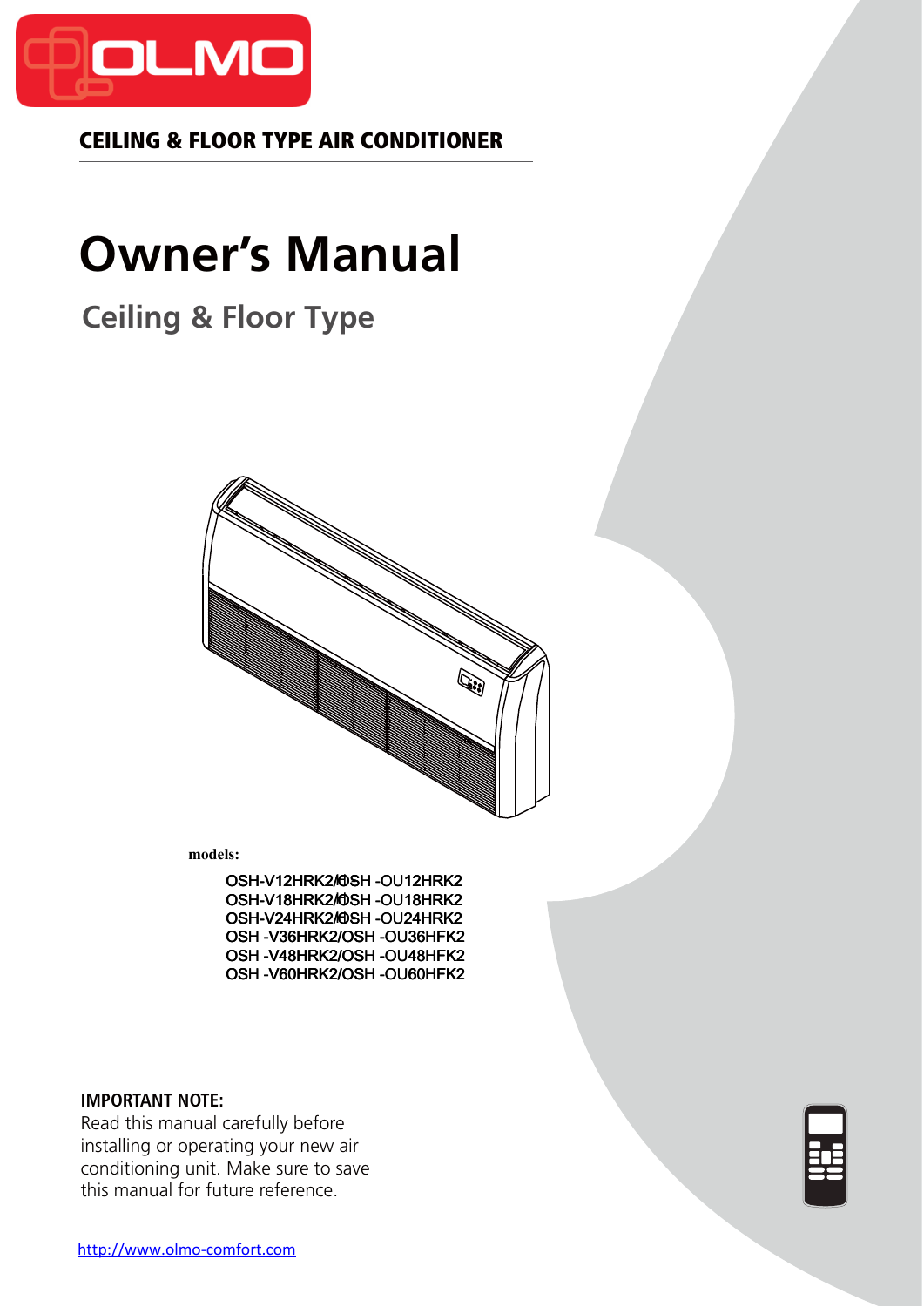# **Table of Contents**

**Owner's Manual**

**1 Safety Precautions** ....................................................04

**Indoor Unit Parts and Major Functions** .......... 05 **2**



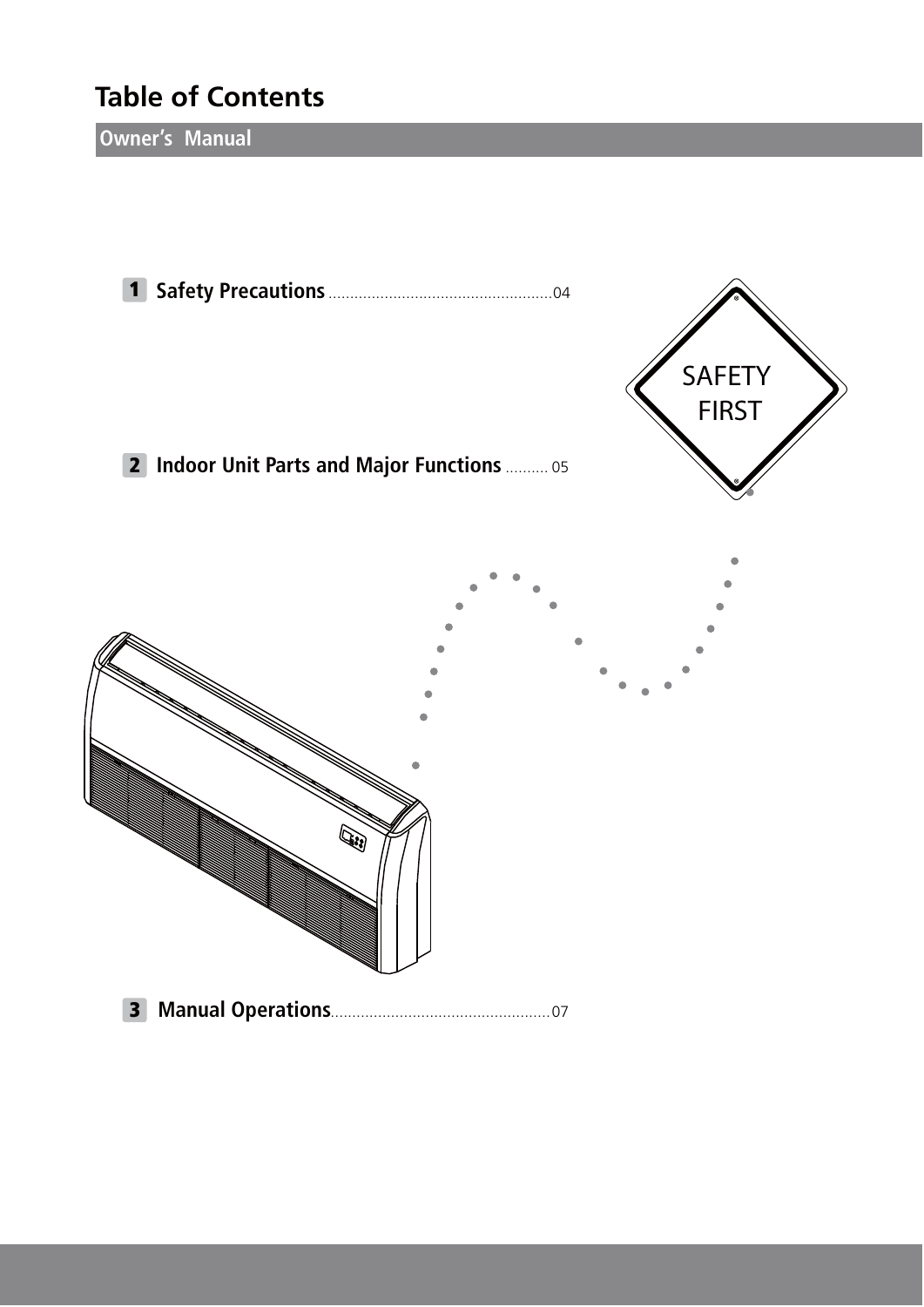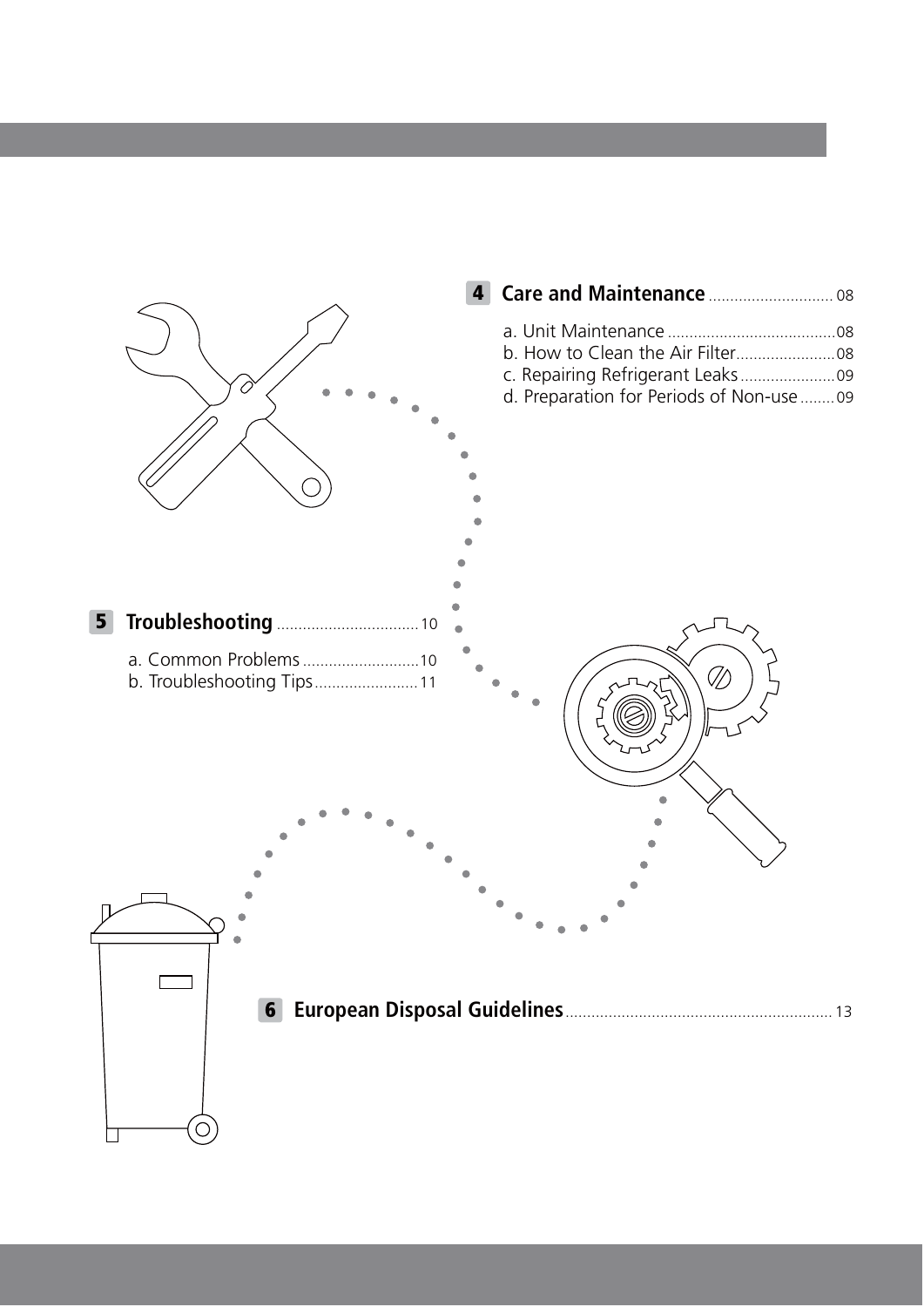# **Safety Precautions**

Thank you for purchasing this air conditioner. This manual will provide you with information on how to operate, maintain, and troubleshoot your air conditioner. Following the instructions will ensure the proper function and extended lifespan of your unit.

## **Please pay attention to the following signs:**



**Failure to observe a warning may result in death. The appliance must be installed in accordance with national regulations.** .



**Failure to observe a caution may result in injury or equipment damage.**

## **WARNING**

- Ask an authorized dealer to install this air conditioner. Inappropriate installation may cause water leakage, electric shock, or fire.
- The warranty will be voided if the unit is not installed by professionals.
- If abnormal situation arises (like burning smell), turn off the power supply and call your dealer for instructions to avoid electric shock, fire or injury.
- **DO NOT** let the indoor unit or the remote control get wet. It may cause electric shock or fire.
- **DO NOT** insert fingers, rods or other objects into the air inlet or outlet. This may cause injury, since the fan may be rotating at high speeds.
- **DO NOT** use a flammable spray such as hair spray, lacquer or paint near the unit. This may cause fire or combustion.

# **CAUTION**

- **DO NOT** touch the air outlet while the swing flap is in motion. Fingers might get caught or the unit may break down.
- **DO NOT** inspect the unit by yourself. Ask an authorized dealer to perform the inspection.
- To prevent product deterioration, do not use the air conditioner for preservation purposes (storage of food, plants, animals, works of art, etc.).
- **DO NOT** touch the evaporator coils inside the indoor unit. The evaporator coils are sharp and may cause injury.
- **DO NOT** operate the air conditioner with wet hands. It may cause electric shock.
- **DO NOT** place items that might be affected by moisture damage under the indoor unit. Condensation can occur at a relative humidity of 80%.
- **DO NOT** expose heat-producing appliances to cold air or place them under the indoor unit. This may cause incomplete combustion or deformation of the unit due to the heat.
- After long periods of usage, check the indoor unit to see if anything is damaged. If the indoor unit is damaged, it may fall and cause injury.
- If the air conditioner is used together with other heating devices, thoroughly ventilate the room to avoid oxygen deficiency.
- **DO NOT** climb onto or place objects on top of the outdoor unit.
- **DO NOT** operate the air conditioner when using fumigant insecticides. The chemicals may become layered with the unit and endanger those who are hypersensitive to chemicals.
- **DO NOT** let children play with the air conditioner.
- The air conditioner can be used by children aged 8 years and older and people with reduced physical, sensory or mental capabilities, or lack of experience and knowledge, if they have been given instruction on how to properly and safely operate the system.
- **DO NOT** operate the air conditioner in a wet room (e.g. bathroom or laundry room). This can cause electrical shock and cause the product to deteriorate.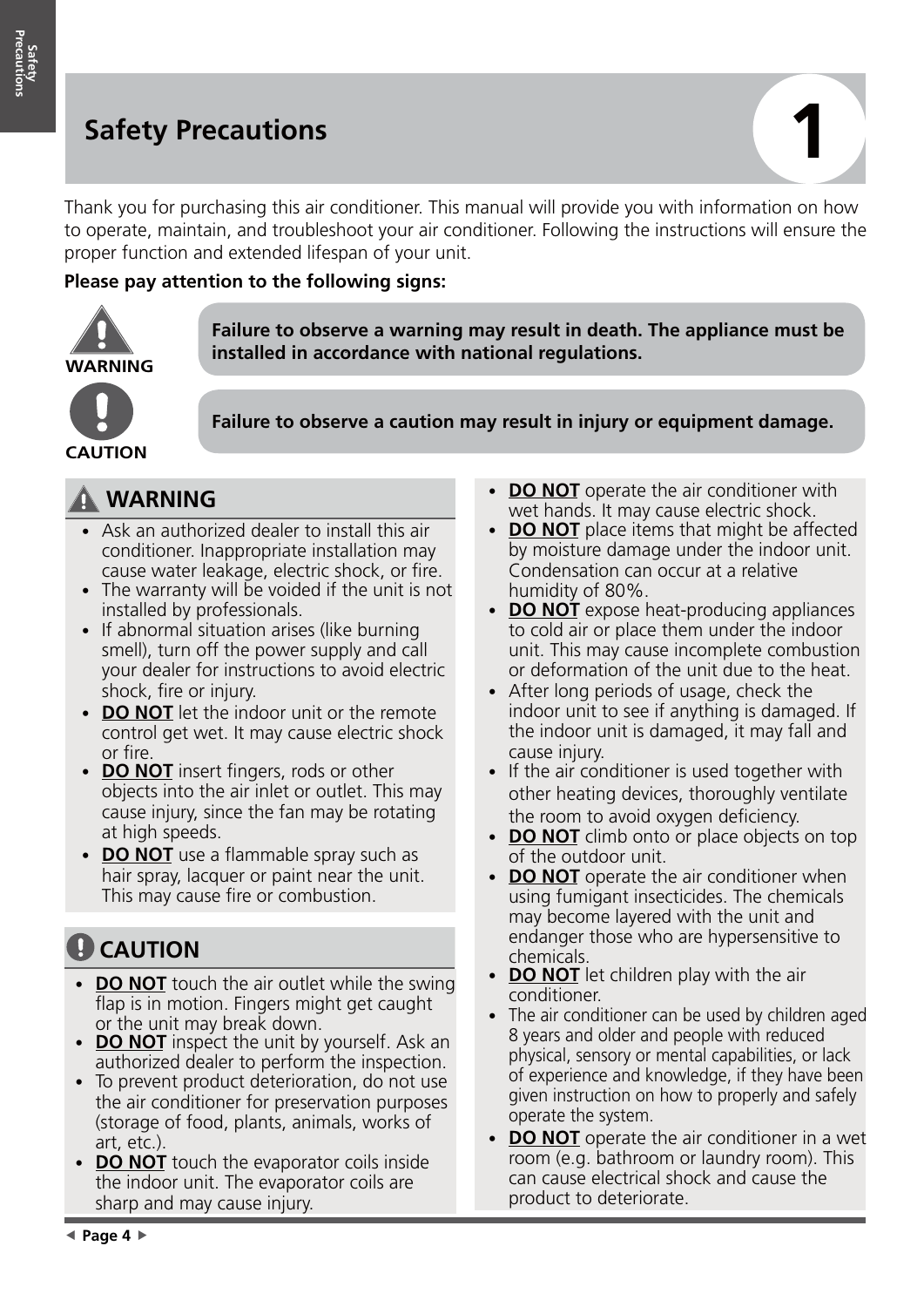

**Fig. 2.1**

Air outlet **Display panel** 

## **Operating Conditions**

Use the system in the following temperature for safe and effective operation. If the air conditioner is used outside of the following conditions, it may malfunction or be less efficient.

|                               | <b>COOL Mode</b>                                                            | <b>HEAT mode</b>                                               | DRY mode                                              |  |
|-------------------------------|-----------------------------------------------------------------------------|----------------------------------------------------------------|-------------------------------------------------------|--|
| <b>Indoor</b><br>Temperature  | 17°-32°C (62°-90°F)                                                         | 0°-30°C (32°-86°F)                                             | 17°-32°C (62°-90°F)                                   |  |
| Outdoor<br><b>Temperature</b> | 18°-43°C (64°-109°F)                                                        |                                                                | 18°-43°C (64°-109°F)                                  |  |
|                               | $-7^{\circ} - 43^{\circ}$ C (20°-109°F)<br>(low temperature cooling models) | $-7^{\circ}$ -24 $^{\circ}$ C (20 $^{\circ}$ -76 $^{\circ}$ F) | 18°-52°C (64°-126°F)<br>(For special tropical models) |  |
|                               | 18°-52°C (64°-126°F)<br>(For special tropical models)                       |                                                                |                                                       |  |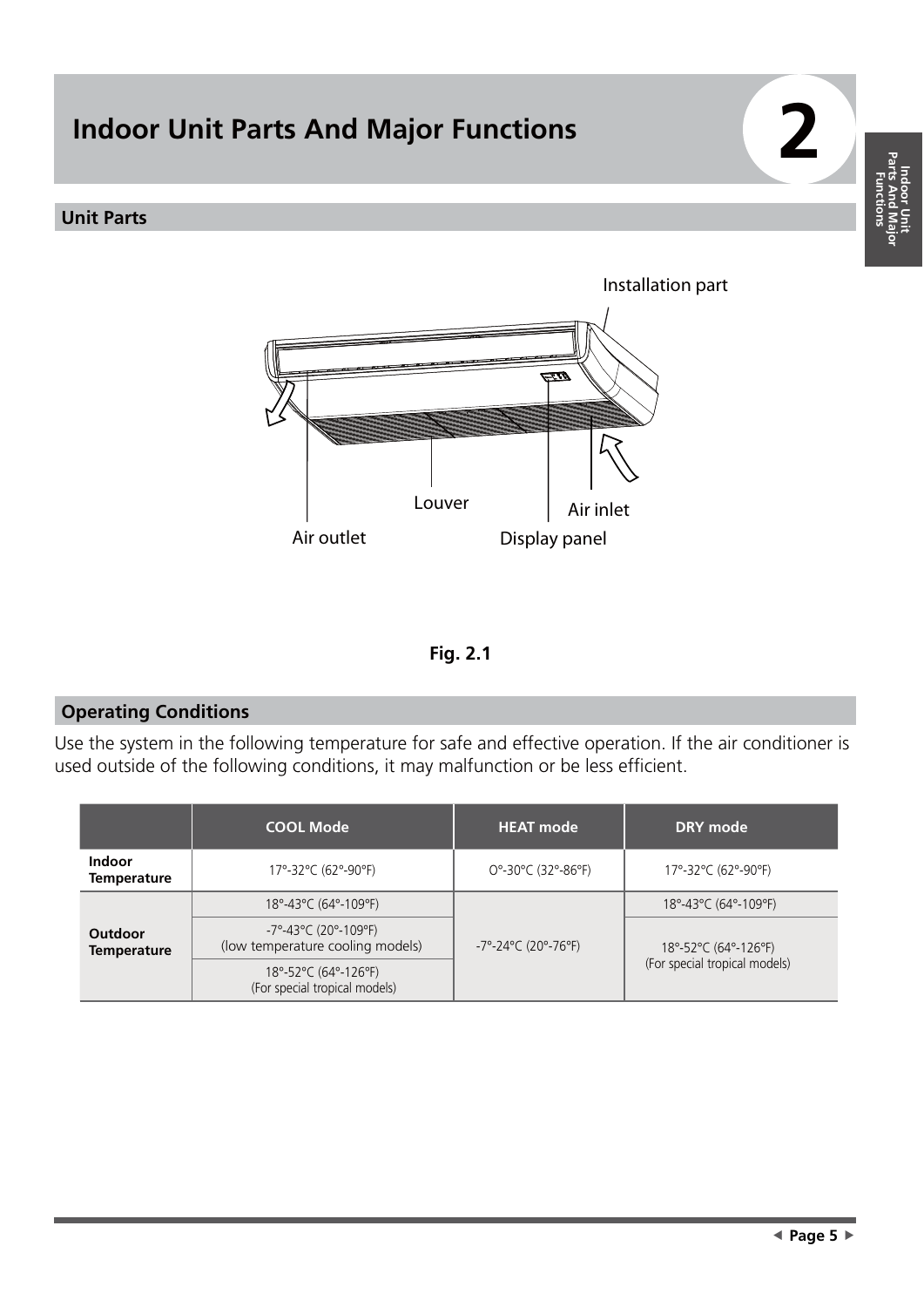#### **Features**

## **Default Setting**

When the air conditioner restarts after a power failure, it will default to the factory settings (AUTO mode, AUTO fan, 24°C (76°F)). This may cause inconsistencies on the remote control and unit panel. Use your remote control to update the status.

## **Auto-Restart (some models)**

In case of power failure, the system will immediately stop. When power returns, the Operation light on the indoor unit will flash. To restart the unit, press the **ON/OFF** button on the remote control. If the system has an auto restart function, the unit will restart using the same settings.

## **Louver Angle Memory Function (Optional)**

Some models are designed with a louver angle memory function. When the unit restarts after a power failure, the angle of the horizontal louvers will automatically return to the previous position. The angle of the horizontal louver should not be set too small as condensation may form and drip into the machine. To reset the louver, press the manual button, which will reset the horizontal louver settings.

### **Refrigerant Leak Detection System (some models)**

In the event of a refrigerant leak, the LCD screen will display "EC" and the LED indicator light will flash.

## **Energy Saving Tips**

- **DO NOT** set the unit to excessive temperature levels.
- While cooling, close the curtains to avoid direct sunlight.
- Doors and windows should be kept closed to keep cool or warm air in the room.
- **DO NOT** place objects near the air inlet and outlet of the unit. This will reduce the efficiency of the unit.
- Set a timer and use the built-in SLEEP/ECONOMY mode if applicable.
- If you don't plan to use the unit for a long time, remove the batteries from the remote control.
- Clean the air filter every two weeks. A dirty filter can reduce cooling or heating efficiency.
- Adjust louvers properly and avoid direct airflow.



**Closing the curtains while heating also helps keep the heat in** 



**Doors and windows should be kept closed**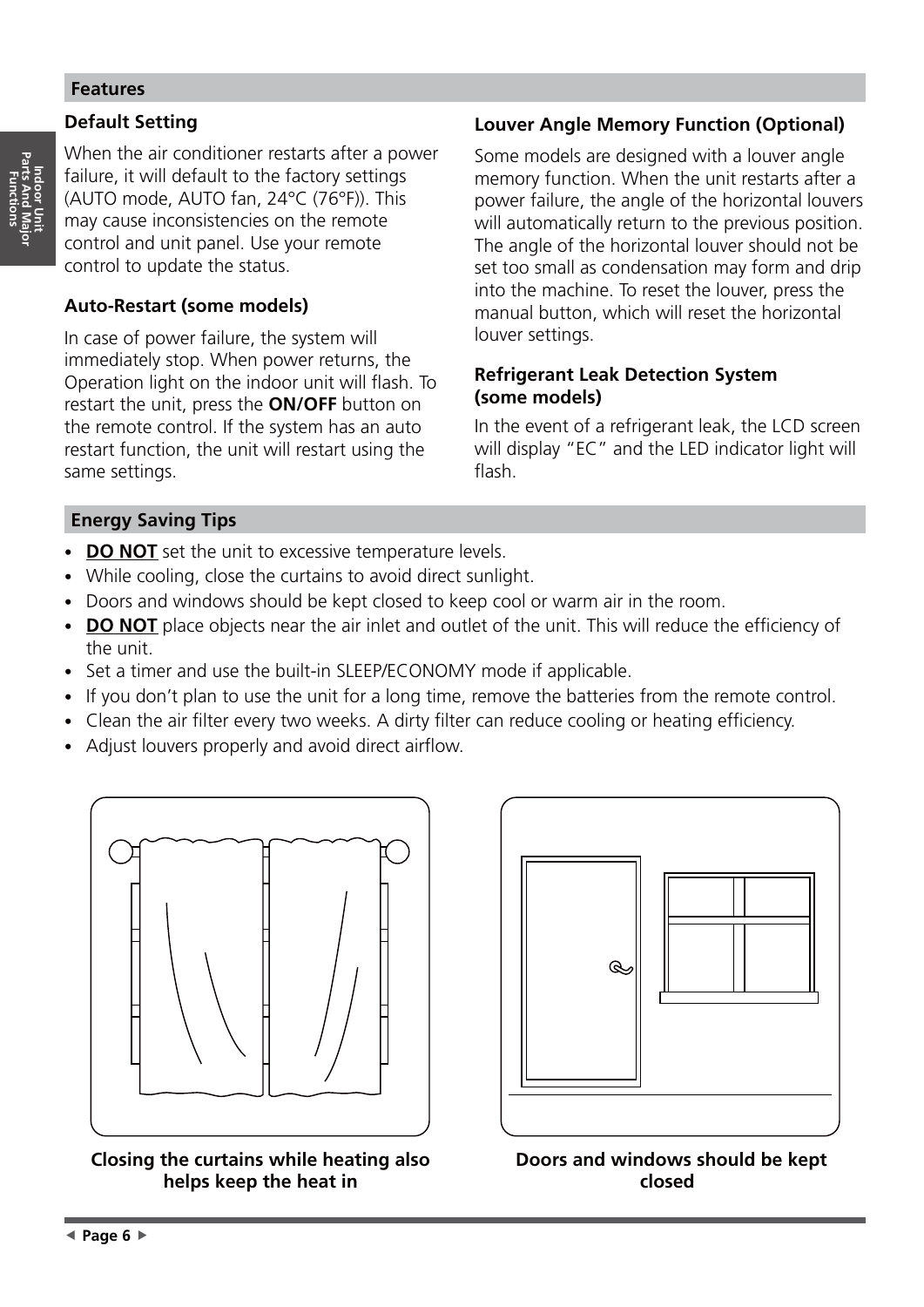# **Manual Operations 3**

This display panel on the indoor unit can be used to operate the unit in case the remote control has been misplaced or is out of batteries.



- **MANUAL button:** This button selects the mode in the following order: AUTO, FORCED COOL, OFF.
- **FORCED COOL mode:** In FORCED COOL mode, the Operation light flashes. The system will then turn to AUTO after it has cooled with a high wind speed for 30 minutes. The remote control will be disabled during this operation.
- **OFF mode:** When the panel is turned OFF, the unit turns off and the remote control is re-enabled.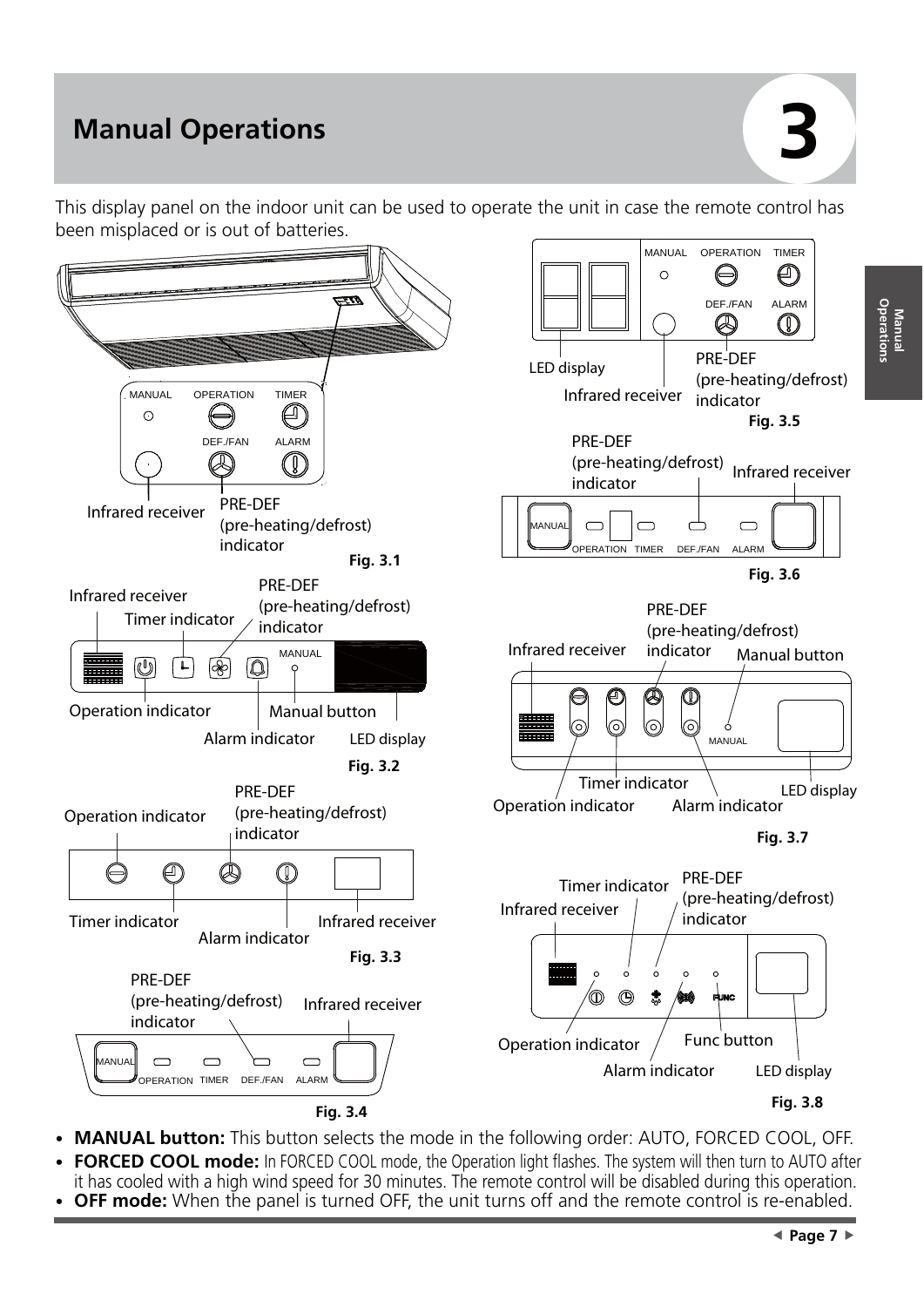# **Care And Maintenance 4**

#### **Safety Precautions**

- Contact an authorized service technician for repair or maintenance of this unit. Improper repair and maintenance may cause water leakage, electrical shock, or fire, and may void your warranty.
- **DO NOT** substitute a blown fuse with a higher or lower amperage rating fuse, as this may cause circuit damage or an electrical fire.
- Please make sure the drain hose is set up according to the instructions. Failure to do so could cause leakage and result in personal property damage, fire and electric shock.
- Make sure that all wires are connected properly. Failure to connect wires according to instructions can result in electrical shock or fire.

#### **Unit Maintenance**

## **BEFORE CLEANING OR MAINTENANCE**

- Always turn off your air conditioning system and disconnect its power supply before cleaning or maintenance.
- **DO NOT** use chemicals or chemically treated cloths to clean the unit.
- **DO NOT** use benzene, paint thinner, polishing powder or other solvents to clean the unit. They can cause the plastic surface to crack or deform.
- **DO NOT** wash the unit under running water. Doing so causes electrical danger.
- **DO NOT** use water hotter than 40°C (104°F) to clean the front panel. This can cause the panel to deform or become discolored.
- Clean the unit using a damp, lint-free cloth and neutral detergent. Dry the unit with a dry, lint-free cloth.

#### **How To Clean The Air Filter**

The filter prevents dust and other particles from entering the indoor unit. Dust buildup can reduce the efficiency of the air conditioner. For optimum efficiency, clean the air filter every two weeks or more frequently if you live in a dusty area. Replace the filter with a new one if it's heavily clogged and unable to be cleaned.

## **WARNING: DO NOT REMOVE OR CLEAN THE FILTER BY YOURSELF**

Removing and cleaning the filter can be dangerous. Removal and maintenance must be performed by a certified technician.

**NOTE:** In households with animals, you will have toperiodically wipe down the grille to prevent blocked airflow due to animal hair.

1. Open the air intake with the screwdriver or something like that. Detach the grille from the main unit by holding the grille at a 45° angle, lifting it up slightly and then pulling the grille forward.





2. Take out the air filter. (Applicable to 3.2~10.5KW air conditioner only)



**Fig. 4.2**

3. Directly pull out the air filter from air inlet as indicated. (Applicable to 14~16KW air conditioner only)



**Fig. 4.3**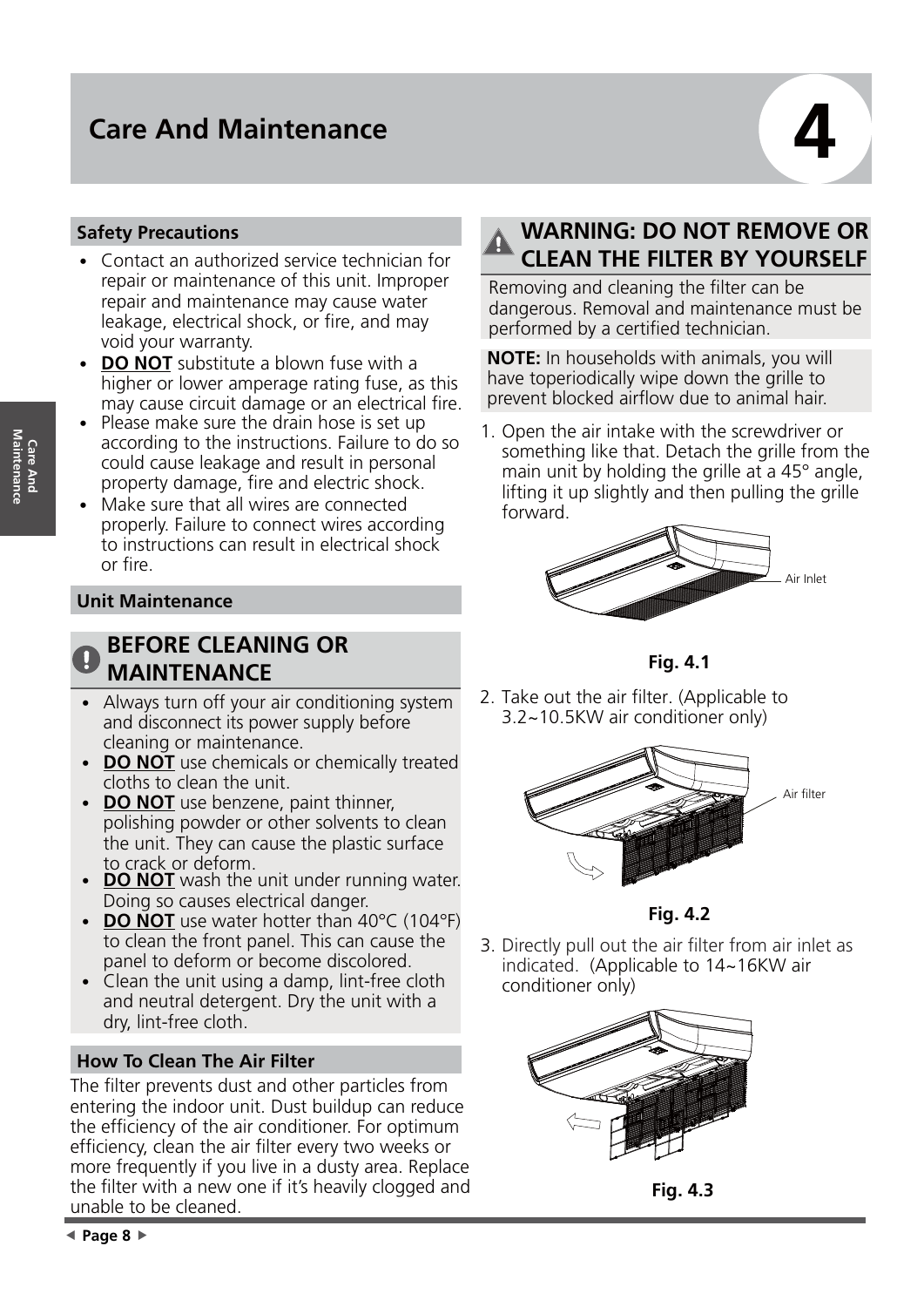- 4. Remove the air filter.
- 5. Clean the air filter by vacuuming the surface or washing it in warm water with mild detergent.
	- A. If using a vacuum cleaner, the inlet side should face the vacuum.



**Fig. 4.4**

B. If using water, the inlet side should face down and away from the water stream.



**Fig. 4.5**

- 6. Rinse the filter with clean water and allow it to air-dry. **DO NOT** let the filter dry in direct sunlight.
- 7. Reinstall the filter.

## **Repairing Refrigerant Leaks**

## **WARNING**

- If the refrigerant leaks, turn off the air conditioner and any combustible heating devices, ventilate the room and call your dealer immediately. Refrigerant is both toxic and flammable. **DO NOT** use the air conditioner until the leak is repaired.
- When the air conditioner is installed in a small room, measures must be taken to prevent the refrigerant concentration from exceeding the safety limit in the event of refrigerant leakage. Concentrated refrigerant causes a severe health and safety threat.

### **Refrigerant Leak Detection System (some models)**

• In the event of a refrigerant leak, the LCD screen will display "EC" and the LED indicator light will flash.

## **Preparation For Periods Of Non-Use**

## **Maintenance after Extended Non-Use**

- 1. Remove any obstacles blocking the vents of both the indoor and outdoor units.
- 2. Clean the air filter and the front grille of the indoor unit. Reinstall the clean, dry air filter in its original position.
- 3. Turn on the main power switch at least 12 hours prior to operating the unit.

## **Storing the Unit While Not In Use**

- 1. Run the appliance on FAN mode for 12 hours in a warm room to dry it and prevent mold.
- 2. Turn off the appliance and unplug it.
- 3. Clean the air filter according to the instructions in the previous section. Reinstall the clean, dry filter before storing.
- 4. Remove the batteries from the remote control.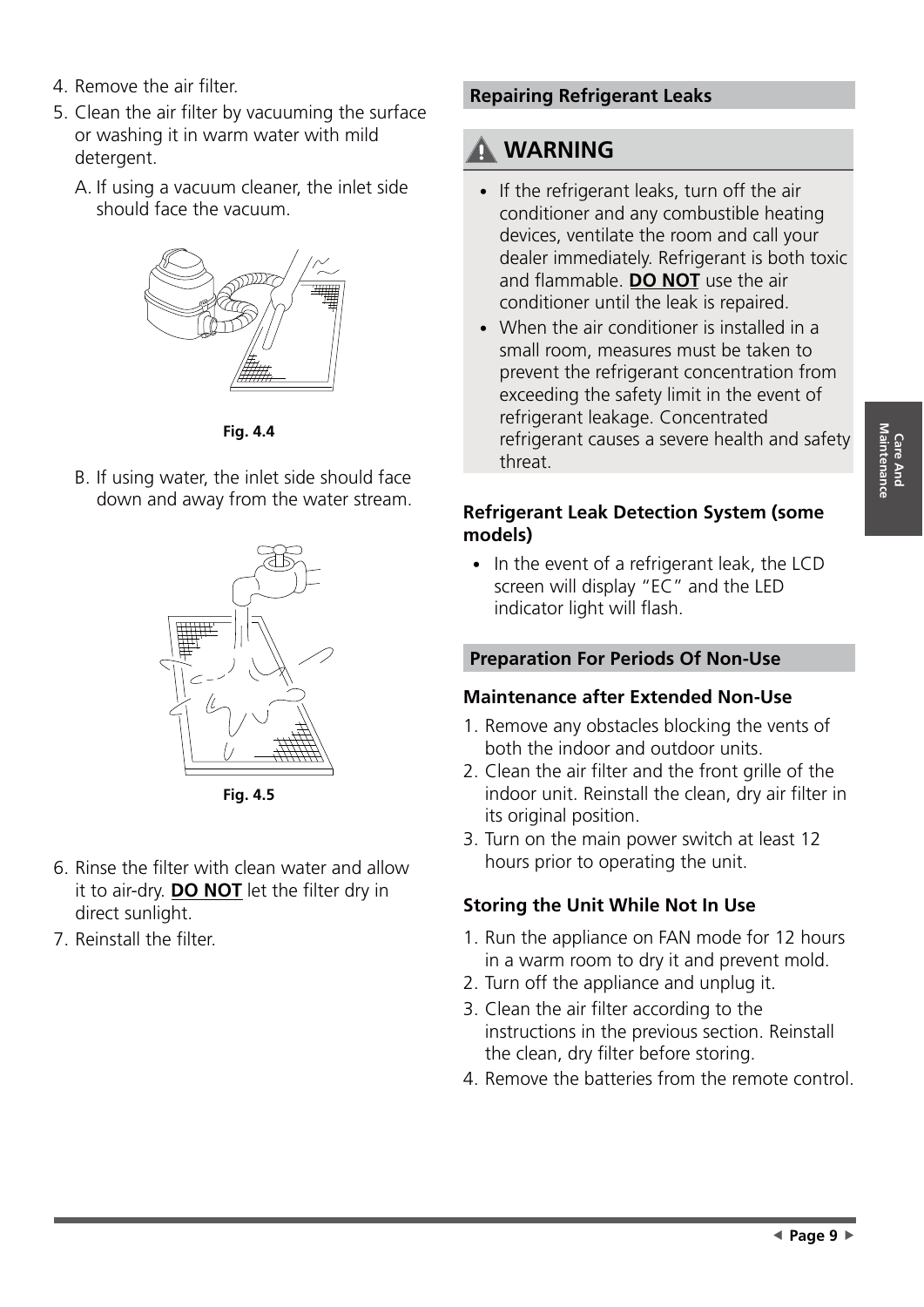# **Troubleshooting 5**

# **CAUTIONS**

If one of the following conditions occurs, switch off the power supply immediately and contact your dealer for further assistance.

- The operation light continues to flash rapidly after the unit has been restarted.
- The remote control buttons do not work.
- The unit continually trips fuses or circuit breakers.
- A foreign object or water enters the air conditioner.
- The indoor unit leaks.

### **Common Problems**

The following symptoms are not a malfunction and in most situations will not require repairs.

| Problem                                                        | <b>Possible Causes</b>                                                                                                                                                                                                          |  |  |  |
|----------------------------------------------------------------|---------------------------------------------------------------------------------------------------------------------------------------------------------------------------------------------------------------------------------|--|--|--|
| Unit does not<br>turn on when                                  | The unit has a 3-minute protection feature that prevents the unit from<br>overloading. The unit cannot be restarted within three minutes of being<br>turned off.                                                                |  |  |  |
| pressing ON/<br><b>OFF button</b>                              | Cooling and Heating Models: If the Operation light and PRE-DEF (Pre-heating/<br>Defrost) indicators are lit up, the outdoor temperature is too cold and the unit's<br>anti-cold wind is activated in order to defrost the unit. |  |  |  |
|                                                                | In Cooling-only Models: If the "Fan Only" indicator is lit up, the outdoor<br>temperature is too cold and the unit's anti-freeze protection is activated in<br>order to defrost the unit.                                       |  |  |  |
| The unit changes<br>from COOL mode                             | The unit changes its setting to prevent frost from forming on the unit. Once<br>the temperature increases, the unit will start operating again.                                                                                 |  |  |  |
| to FAN mode                                                    | The set temperature has been reached, at which point the unit turns off the<br>compressor. The unit will resume operating when the temperature fluctuates<br>again.                                                             |  |  |  |
| The indoor unit<br>emits white mist                            | In humid regions, a large temperature difference between the room's air and<br>the conditioned air can cause white mist.                                                                                                        |  |  |  |
| <b>Both the indoor</b><br>and outdoor units<br>emit white mist | When the unit restarts in HEAT mode after defrosting, white mist may be<br>emitted due to moisture generated from the defrosting process.                                                                                       |  |  |  |
| The indoor unit                                                | A squeaking sound is heard when the system is OFF or in COOL mode. The<br>noise is also heard when the drain pump (optional) is in operation.                                                                                   |  |  |  |
| makes noises                                                   | A squeaking sound may occur after running the unit in HEAT mode due to<br>expansion and contraction of the unit's plastic parts.                                                                                                |  |  |  |
| <b>Both the indoor</b><br>unit and outdoor                     | A low hissing sound may occur during operation. This is normal and is caused<br>by refrigerant gas flowing through both the indoor and outdoor units.                                                                           |  |  |  |
| unit make noises                                               | A low hissing sound may be heard when the system starts, has just stopped<br>running or is defrosting. This noise is normal and is caused by the refrigerant<br>gas stopping or changing direction.                             |  |  |  |
| The outdoor unit<br>makes noises                               | The unit will make different sounds based on its current operating mode.                                                                                                                                                        |  |  |  |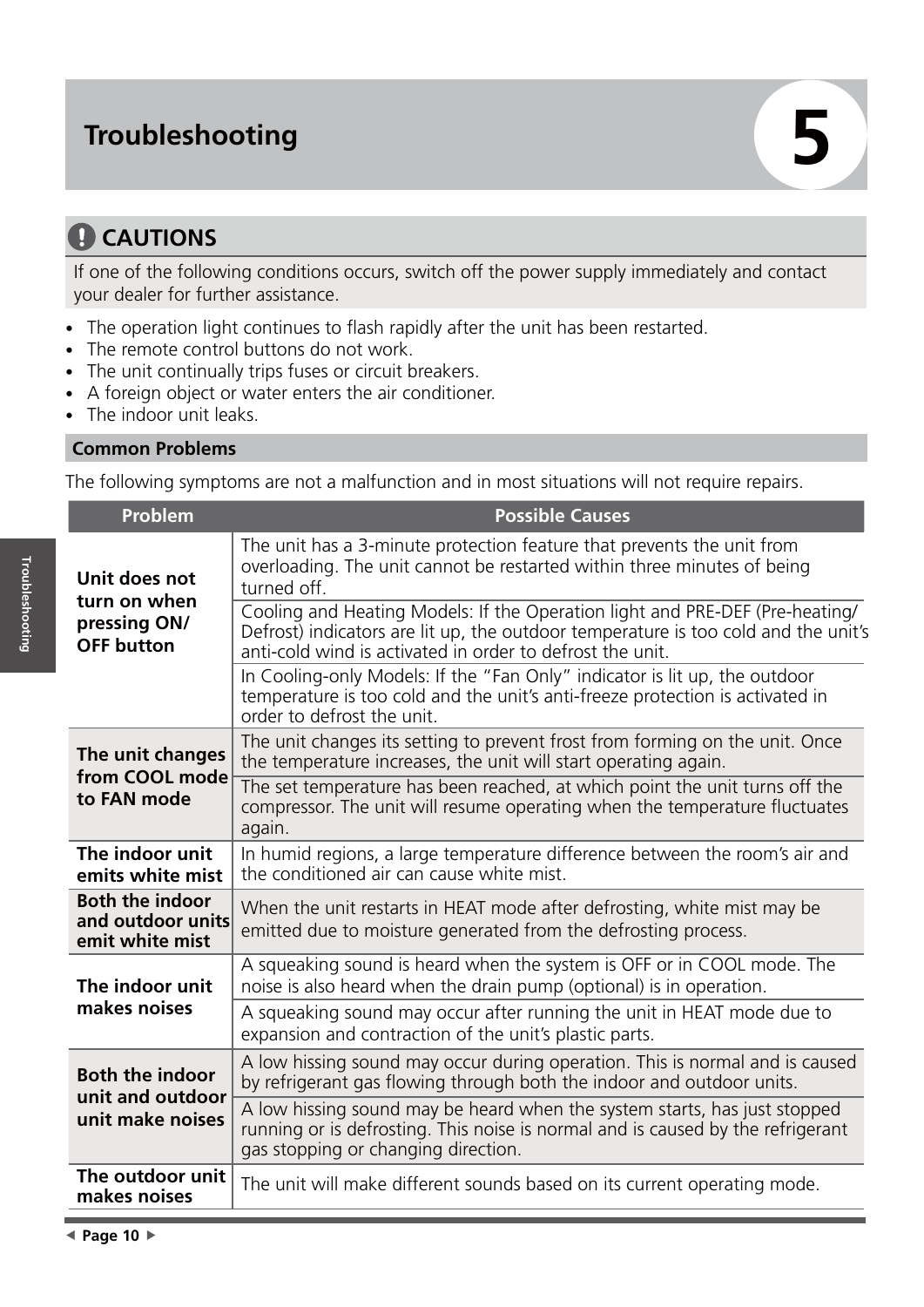| <b>Problem</b>                                               | <b>Possible Causes</b>                                                                                                                                                                                 |
|--------------------------------------------------------------|--------------------------------------------------------------------------------------------------------------------------------------------------------------------------------------------------------|
| Dust is emitted from<br>either the indoor or<br>outdoor unit | The unit may accumulate dust during extended periods of non-use, which<br>will be emitted when the unit is turned on. This can be mitigated by covering<br>the unit during long periods of inactivity. |
| The unit emits a                                             | The unit may absorb odors from the environment (such as furniture, cooking,<br>cigarettes, etc.) which will be emitted during operations.                                                              |
| bad odor                                                     | The unit's filters have become moldy and should be cleaned.                                                                                                                                            |
| The fan of the<br>outdoor unit<br>does not operate           | During operation, the fan speed is controlled to optimize product operation.                                                                                                                           |

## **Troubleshooting Tips**

When troubles occur, please check the following points before contacting a repair company.

| Problem                                       | <b>Possible Causes</b>                                                                  | <b>Solution</b>                                                                         |  |
|-----------------------------------------------|-----------------------------------------------------------------------------------------|-----------------------------------------------------------------------------------------|--|
| The unit<br>is not<br>working                 | Power failure                                                                           | Wait for the power to be restored                                                       |  |
|                                               | The power switch is off                                                                 | Turn on the power                                                                       |  |
|                                               | The fuse is burned out                                                                  | Replace the fuse                                                                        |  |
|                                               | Remote control batteries are dead                                                       | Replace the remote control batteries                                                    |  |
|                                               | The unit's 3-minute protection has<br>been activated                                    | Wait three minutes after restarting the unit                                            |  |
| Poor cooling<br>performance                   | Temperature setting may be higher<br>than the ambient room temperature                  | Lower the temperature setting                                                           |  |
|                                               | The heat exchanger on the indoor<br>or outdoor unit is dirty                            | Clean the affected heat exchanger                                                       |  |
|                                               | The air filter is dirty                                                                 | Remove the filter and clean it according<br>to instructions                             |  |
|                                               | The air inlet or outlet of either unit<br>is blocked                                    | Turn the unit off, remove the obstruction<br>and turn it back on                        |  |
|                                               | Doors and windows are open                                                              | Make sure that all doors and windows are<br>closed while operating the unit             |  |
|                                               | Excessive heat is generated by<br>sunlight                                              | Close windows and curtains during<br>periods of high heat or bright sunshine            |  |
|                                               | Low refrigerant due to leak or<br>long-term use                                         | Check for leaks, re-seal if necessary and<br>top off refrigerant                        |  |
| The unit<br>starts and<br>stops<br>frequently | There's too much or too little<br>refrigerant in the system                             | Check for leaks and recharge the system<br>with refrigerant                             |  |
|                                               | There is air, incompressible gas or<br>foreign material in the refrigeration<br>system. | Evacuate and recharge the system with<br>refrigerant                                    |  |
|                                               | System circuit is blocked                                                               | Determine which circuit is blocked and replace<br>the malfunctioning piece of equipment |  |
|                                               | The compressor is broken                                                                | Replace the compressor                                                                  |  |
|                                               | The voltage is too high or too low                                                      | Install a manostat to regulate the voltage                                              |  |
| <b>Poor heating</b><br>performance            | The outdoor temperature is lower<br>than $7^{\circ}$ C (44.5°F)                         | Check for leaks and recharge the system<br>with refrigerant                             |  |
|                                               | Cold air is entering through doors<br>and windows                                       | Make sure that all doors and windows are<br>closed during use                           |  |
|                                               | Low refrigerant due to leak or<br>long-term use                                         | Check for leaks, re-seal if necessary and<br>top off refrigerant                        |  |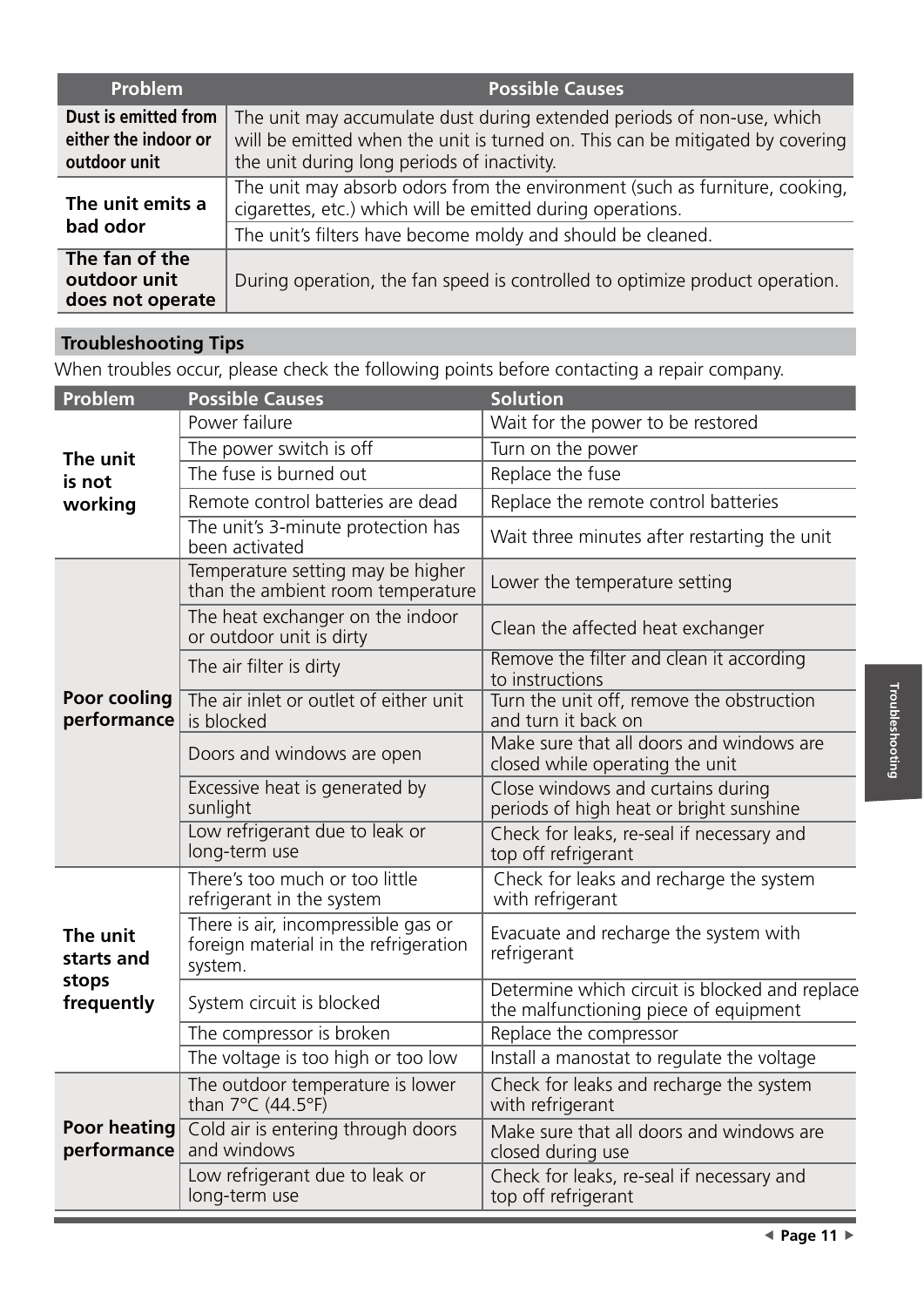## **Error Codes**

|                |                                                               |                               | $\circledcirc$            | ⊗                           | <b>MANUAL</b><br>$\circ$  |                      |
|----------------|---------------------------------------------------------------|-------------------------------|---------------------------|-----------------------------|---------------------------|----------------------|
| <b>Number</b>  | Cause                                                         | <b>Operation</b><br>indicator | <b>Timer</b><br>indicator | <b>PRE-DEF</b><br>indicator | <b>Alarm</b><br>indicator | <b>Error</b><br>Code |
|                | In-outdoor unit communication<br>checking channel is abnormal | Quick-flash                   |                           | Quick-flash                 |                           | EI                   |
| $\overline{2}$ | Room temperature sensor<br>checking channel is abnormal       |                               | Quick-flash               |                             |                           | 53                   |
| 3              | Evaporator sensor malfunction                                 | Quick-flash                   |                           |                             |                           | 3                    |
| 4              | Condenser sensor malfunction                                  |                               |                           | Quick-flash                 |                           | EЧ                   |
| 5              | Water pump temperature sensor                                 |                               |                           |                             | Quick-flash               | ES                   |
| 6              | Outdoor malfunction                                           |                               | Quick-flash Quick-flash   | Quick-flash                 | Quick-flash               | 56                   |
| $\overline{7}$ | <b>EEPROM</b> malfunction                                     | Quick-flash Quick-flash       |                           |                             |                           | E٦                   |
| 8              | Water level alarm malfunction                                 |                               |                           |                             | Quick-flash               | 58                   |
| 9              | DC motor speed out of control                                 |                               | Quick-flash               |                             | Quick-flash               | Eb                   |
| 10             | Outdoor unit low pressure<br>malfunction                      |                               | Quick-flash Quick-flash   | Quick-flash                 |                           | Ed                   |
| 11             | Refrigerant leak detection system<br>malfunction              | Quick-flash                   |                           |                             | Quick-flash               | E                    |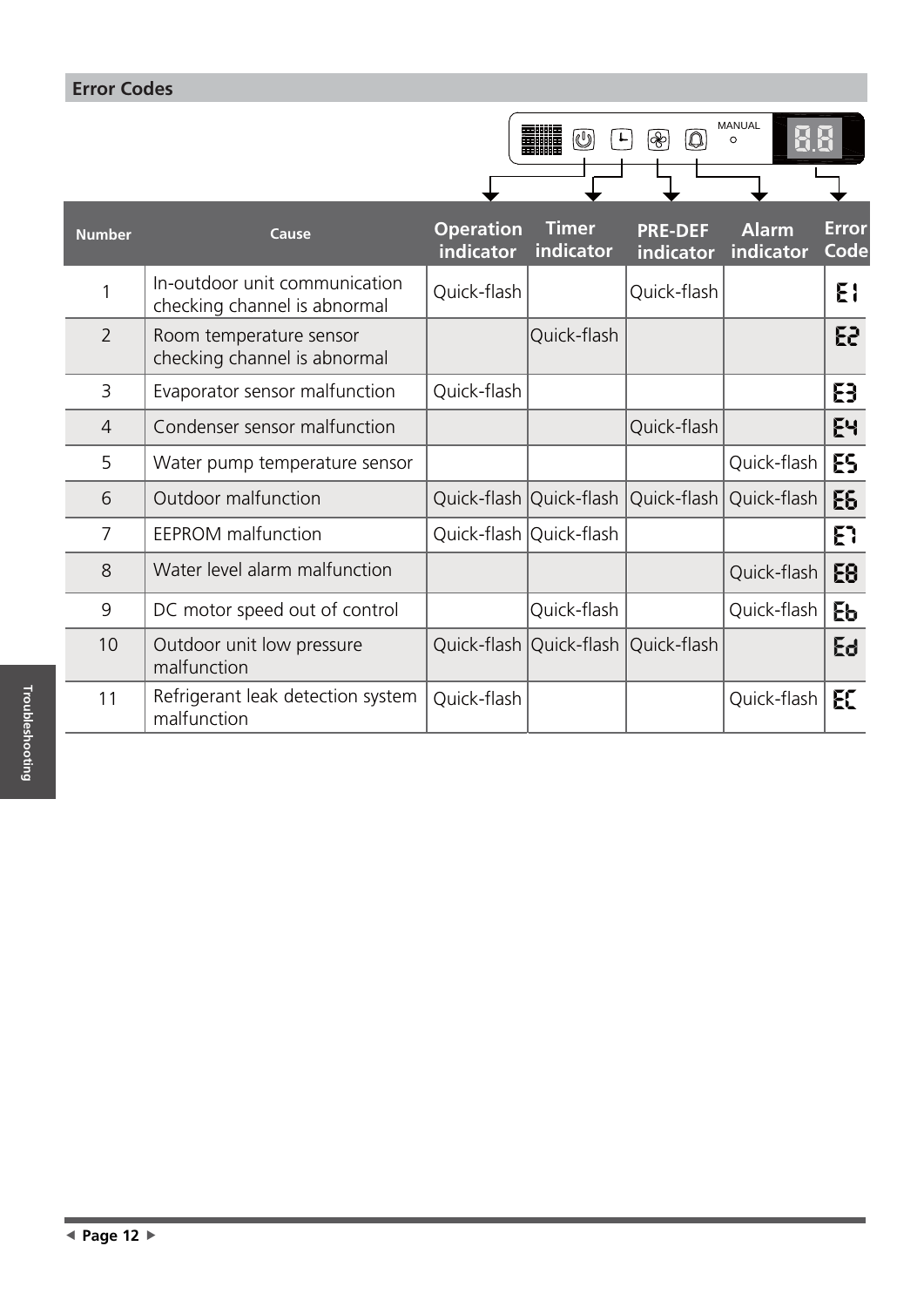# **European Disposal Guidelines 6**

Users in European Countries may be required to properly dispose of this unit. This appliance contains refrigerant and other potentially hazardous materials. When disposing of this appliance, the law requires special collection and treatment. **DO NOT** dispose of this product as household waste or unsorted municipal waste.

When disposing of this appliance, you have the following options:

- Dispose of the appliance at designated municipal electronic waste collection facility.
- When buying a new appliance, the retailer will take back the old appliance free of charge.
- The manufacturer will also take back the old appliance free of charge.
- Sell the appliance to certified scrap metal dealers.

**NOTE:** Disposing of this appliance in the forest or other natural surroundings endangers your health and is bad for the environment. Hazardous substances may leak into the ground water and enter the food chain.